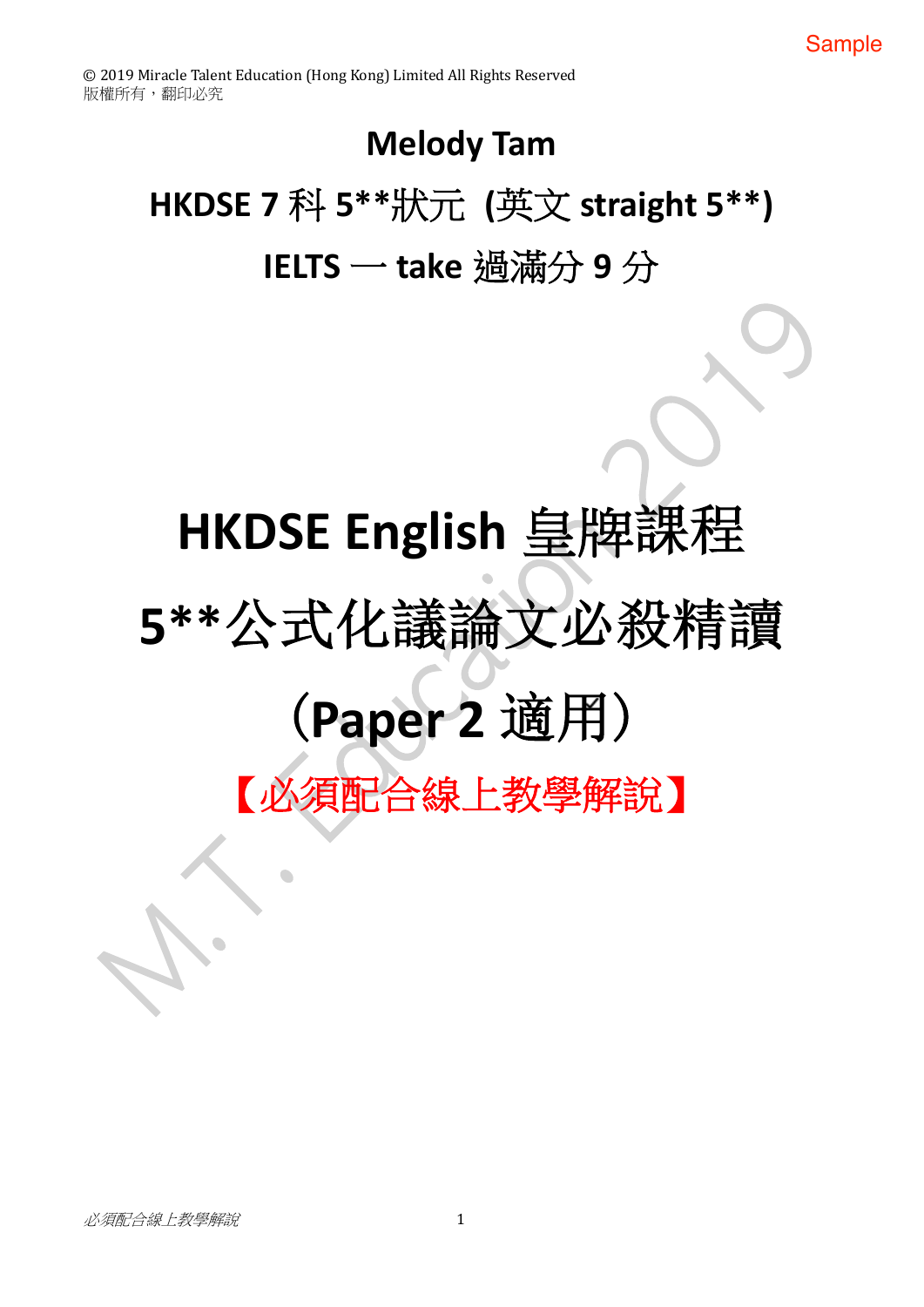# **Content**

### **1. Secret Tips for Scoring High in Language & Organization**

- 1.1 Language & Organization Elements Checklist
- 1.2 Special Structures for Topic Sentence
- 1.3 Special Structures for Concluding Sentence

### **2. 5\*\* Formulae for Introduction and Conclusion of an**

### **Argumentative Essay**

- 2.1 Elements of an Introduction (照單執藥, for stronger candidates)
- 2.2 Introduction Sample
- 2.3 Introduction Template (For weaker candidates)
- 2.4 Introduction Sample (For weaker candidates)
- 2.5 Elements of a Conclusion
- 2.6 Conclusion Sample

# **3. Expanding Ideas and Rebuttal Skills**

3.1 How to Expand Your Points (明明唔係無 points 但唔識得拓展個 idea?

記住 RICE 口訣,超輕鬆吹水法!)

- 3.2 Eleven Easy Ways to Make Convincing Rebuttals + Examples
- 3.3 Further Examples illustrating rebuttal skills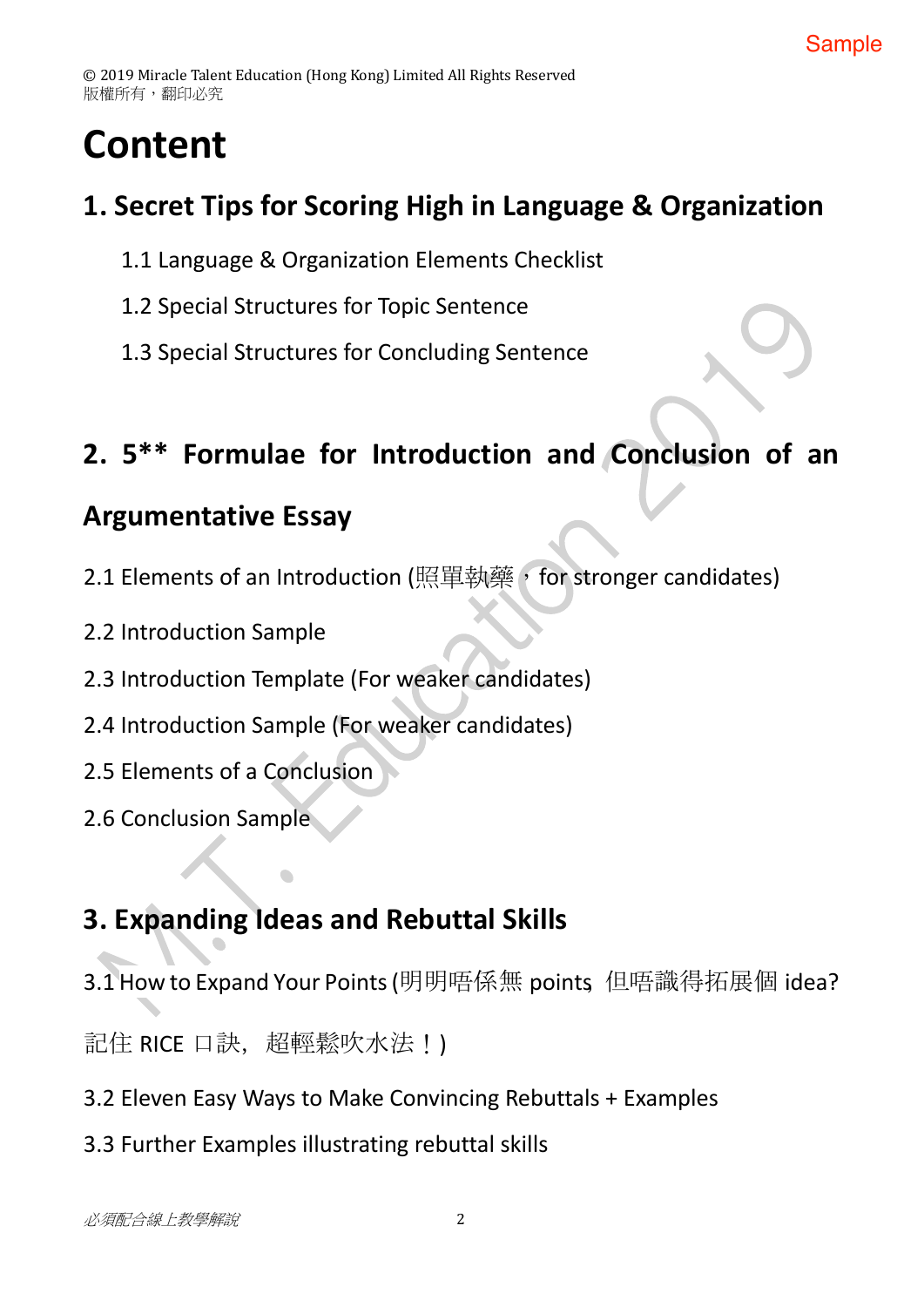### **4. Sample Essays and Vocabulary Analysis**

- 4.1 2015 DSE Writing Script [Part A] (40/42)
- 4.2 2015 DSE Writing Script [Part B] (Q.4) (41/42)
- 4.3 2018 DSE Writing Essay [Part B]
- 4.4 2014 DSE Writing Essay [Part A]
- 4.5 Learning English through Poems and Songs Essay
- 4.6 Learning English through Social Issues Essay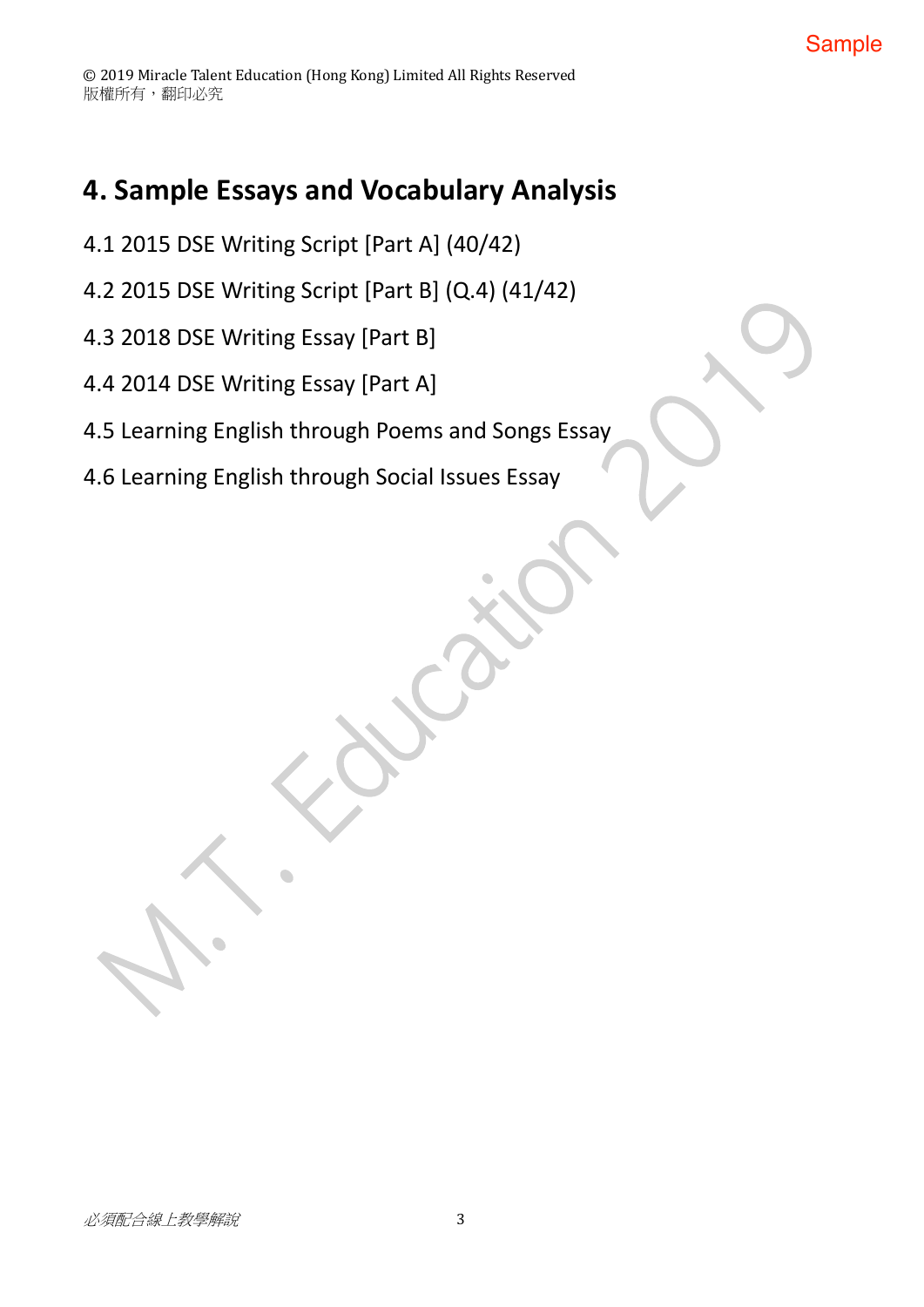# **2. 5\*\* Formulae for Introduction and Conclusion of an Argumentative Essay**

# **2.1 Elements of an Introduction (TAIPO?)**



### **2.2 Introduction Sample**

**2015 DSE Writing Script [Part A]**

*Question: A recent article in the Young Post suggested that an 8:00 am start*

*to the school day makes students feel tired and sleepy. Write to the editor of* 

*the Young Post expressing your views on the following:*

*- why students feel tired*

*- whether or not a 9:00 am start will solve the problem*

Have you ever seen students with weary faces on the streets in the morning? [Question] Given that school starts at 8:00 am [KW], it is an omnipresent phenomenon that students wake up very early in the morning  $KW$ ]  $-$ [Punctuation] probably 6:00 am or 6:30 am  $-$  which makes them feel

 $\mathcal{N}$ 須配合線上教學解説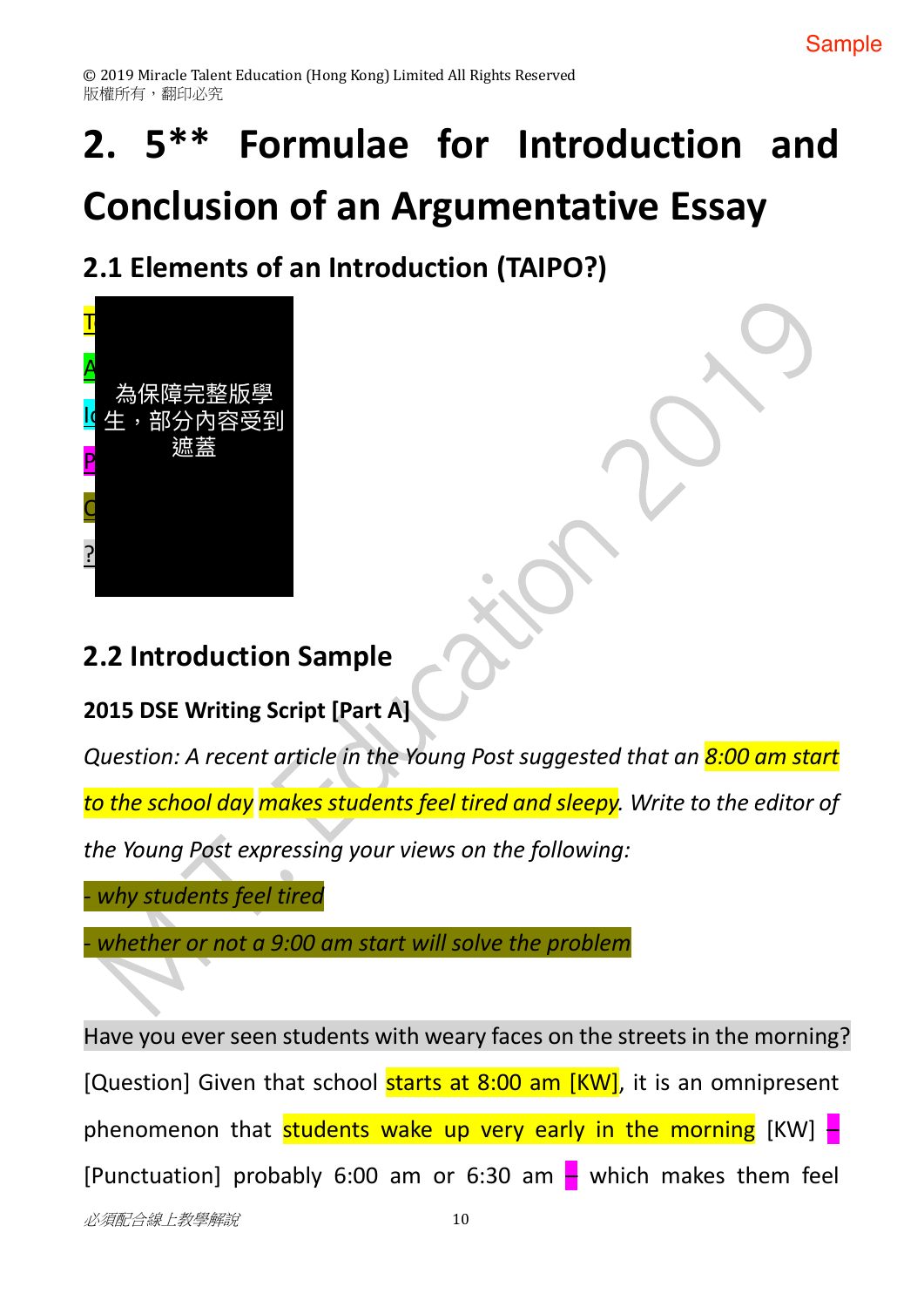© 2019 Miracle Talent Education (Hong Kong) Limited All Rights Reserved 版權所有,翻印必究

exhausted. As a Secondary Six student of Hong Kong College [Identity], I am

writing this letter to [Aim] elaborate on the reasons why students feel

fatigued and to justify why a 9:00 am start will not solve the problem.

[Outline]

### **2015 DSE Writing Script [Part B]**

Do you have friends who travel abroad to complete their schooling, be it



| en you                                                                          |
|---------------------------------------------------------------------------------|
| Poetry<br>為保障完整版學生,部分內容受到遮蓋<br>hanged                                           |
|                                                                                 |
| <b>Hearting</b> the                                                             |
| importance of perseverance and hard work, and enhancing English level. If       |
| you are still wondering which club you should join, why not read this article   |
| to figure out more about the <b>benefits</b> of joining the <b>Poetry Club?</b> |

 $\mathcal{N}$ 須配合線上教學解說 インファイル インタンド 11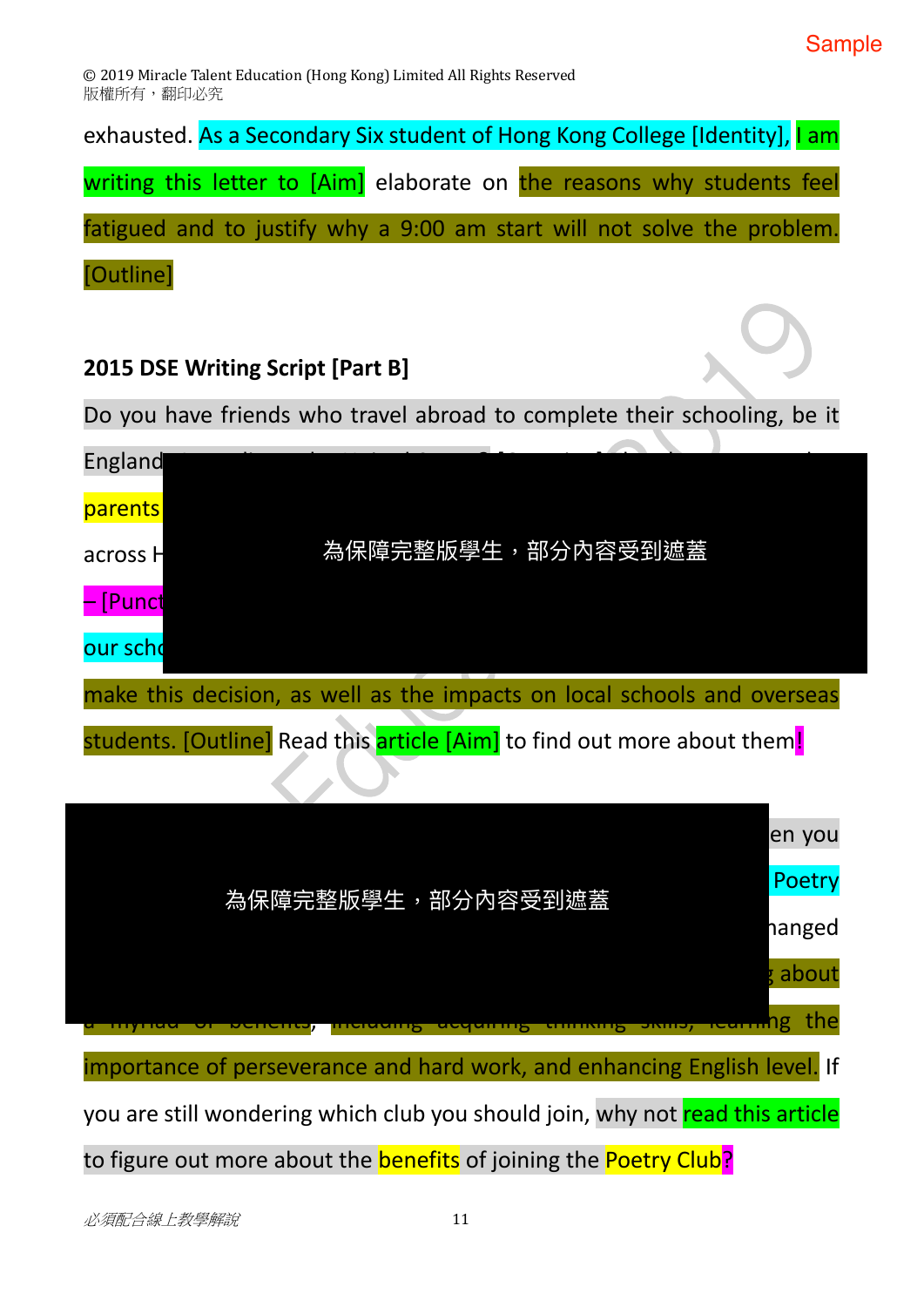# **2.5 Elements of a Conclusion**



### **2.6 Conclusion Sample**

### **2015 DSE Writing Script [Part A] (Typed Version)**

It is deplorable that students feel exhausted when they go to school early in the morning. Given that the root problems leading to this phenomenon are academic pressure and little self restraint [Summary], a 9:00 am start will not solve the problem [Restate stance]. It is hoped that students can establish good time management skills and realize the importance of sleeping - so that we will no longer see weary faces in the morning! [Hope]

### **2015 DSE Writing Script [Part B] (Typed Version)**

Given the desirable English environment and liberal learning style overseas [Summary], parents are more keen on sending their children abroad to

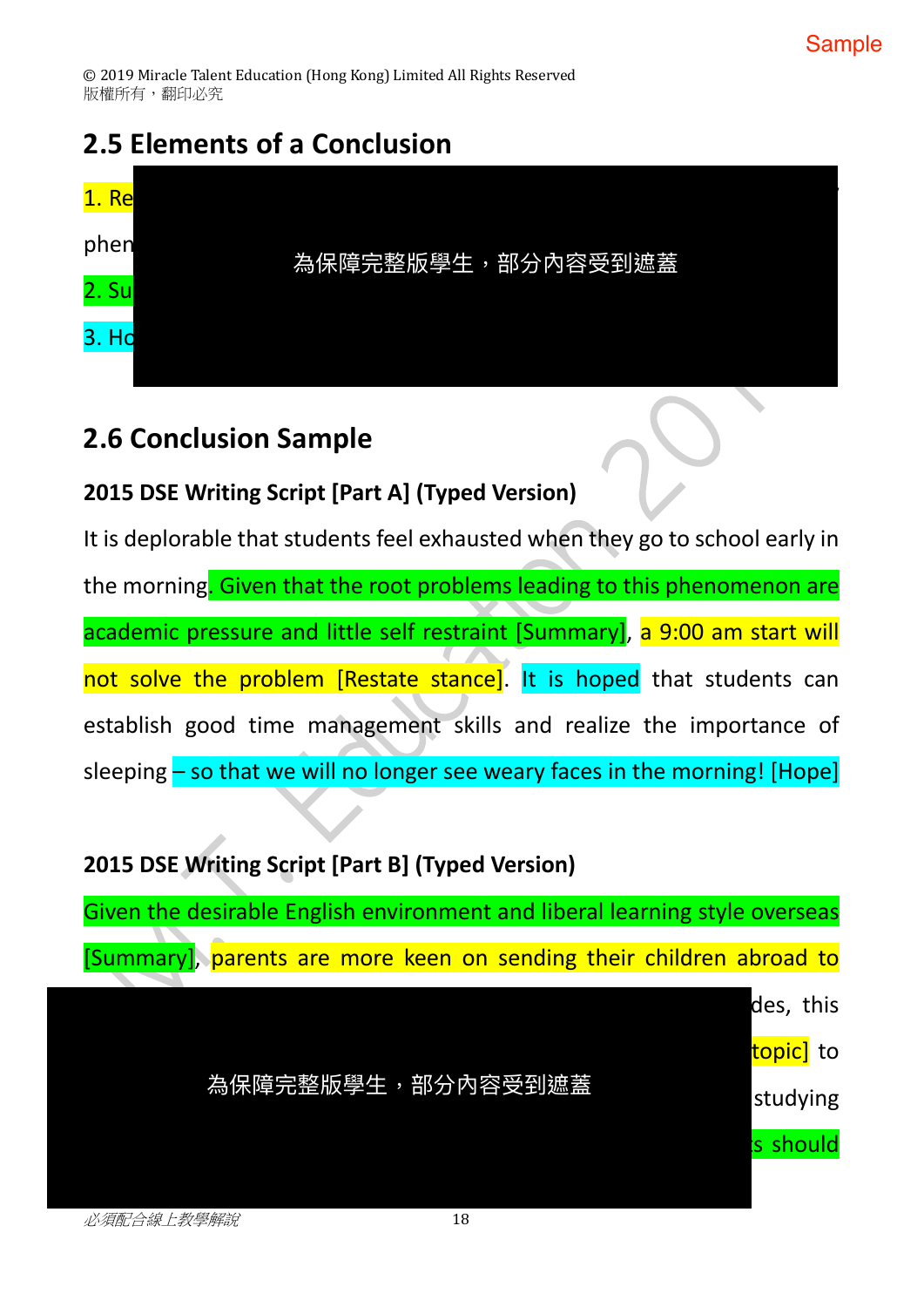# **3. Expanding Ideas and Rebuttal Skills**

### **3.1 How to Expand Your Ideas [RICEE]**



[noun phrase] is so [adj] that [SVO].

It is not that difficult to understand the reason why SVO.

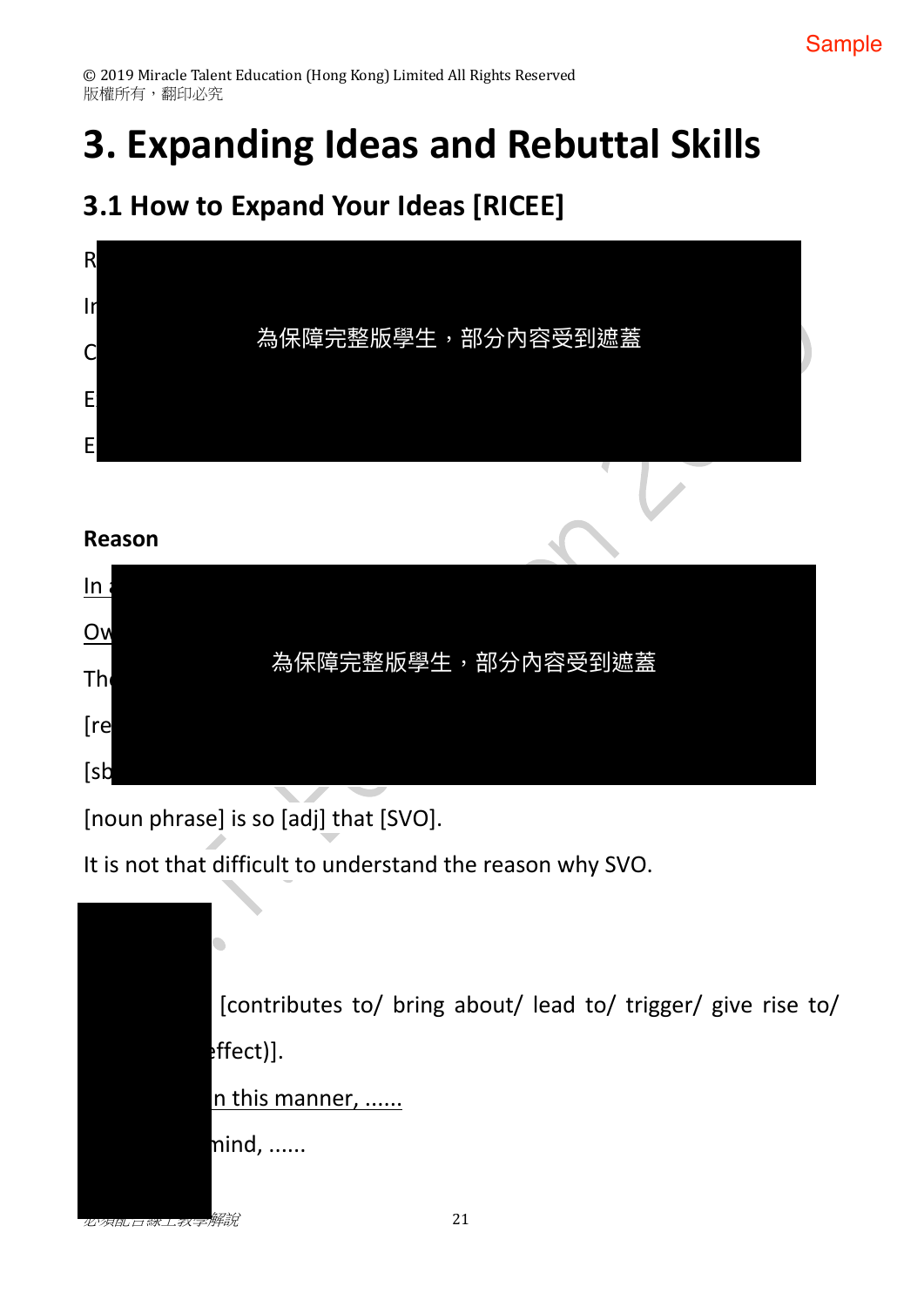# **3.2 Eleven Easy Ways to Make Convincing Rebuttals**



The crux of the matter  $(\mathbb{H}_k^{\mathbb{R}}\times\mathbb{R})$  lies in their time management only. Students who are equipped with excellent time management skills can strike a balance (取得平衡) between extracurricular activities and studying so it is not a definite  $(\nabla\mathcal{B}\nabla\mathcal{B})$  cause of the decline in academic performance.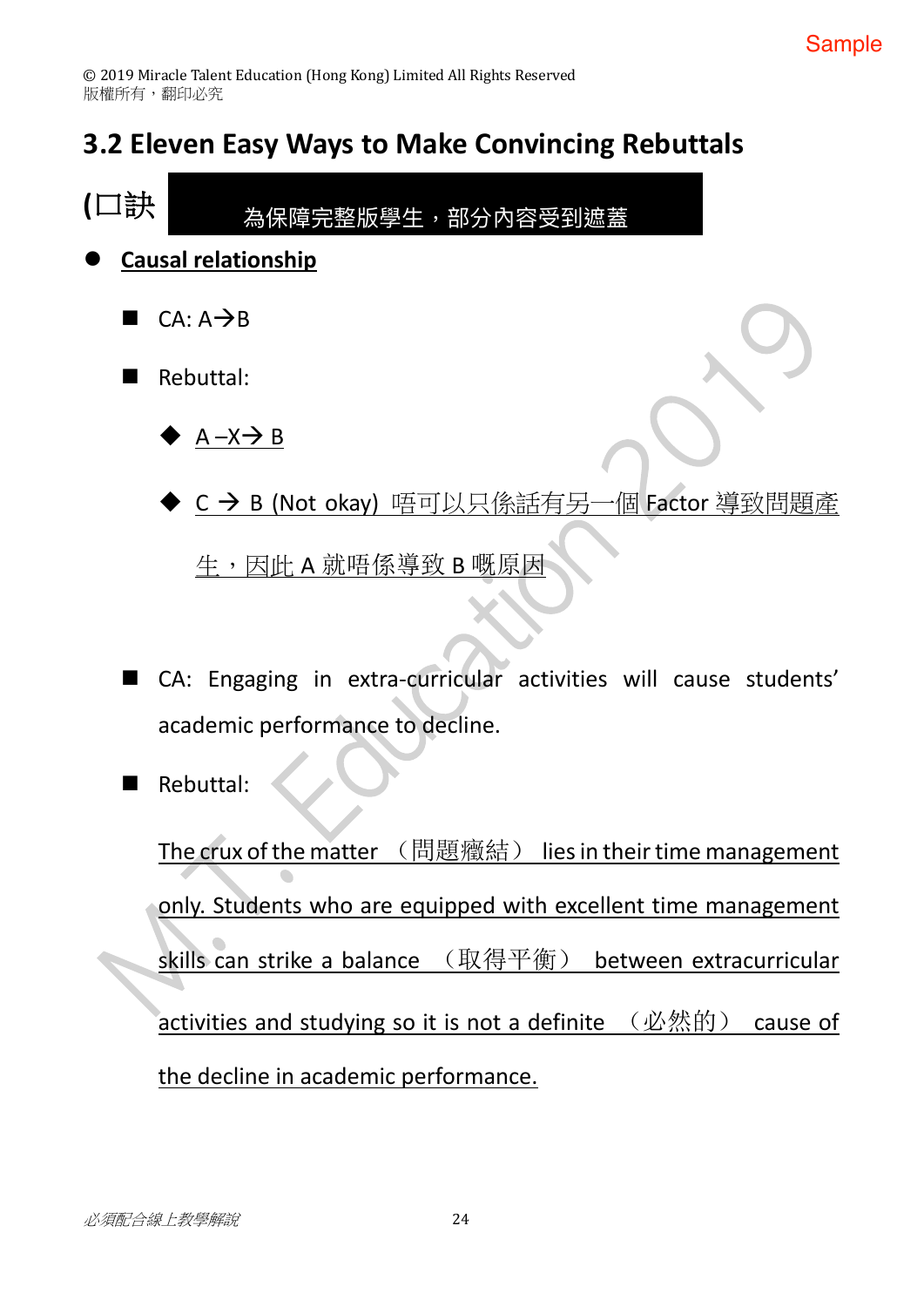- $\blacksquare$  CA: Students will focus more on their academic studies with the removal of PE lessons in the curriculum.
- INVALID Rebuttal: Students nowadays are addicted to computer games (C). Therefore, they tend to spend most of their time indulging in the virtual world and will not focus more on their academic studies. (B).
- **n** [Where is A? This is  $C \rightarrow B$  without mentioning A (key) at all, thus the rebuttal is invalid!]
- CA: Students will focus more on their academic studies with the removal of PE lessons in the curriculum.

 $\blacksquare$  Rebuttal:

Students nowadays are more likely to be hooked on playing computer games. Even if they have more spare time due to the 為保障完整版學生,部分內容受到遮蓋

families cannot afford them.

n Ca: Electronic books can cost students a large sum of money so poor money so poor money so poor money so po<br>The cost students a large sum of money so poor money so poor money so poor money so poor money so poor money s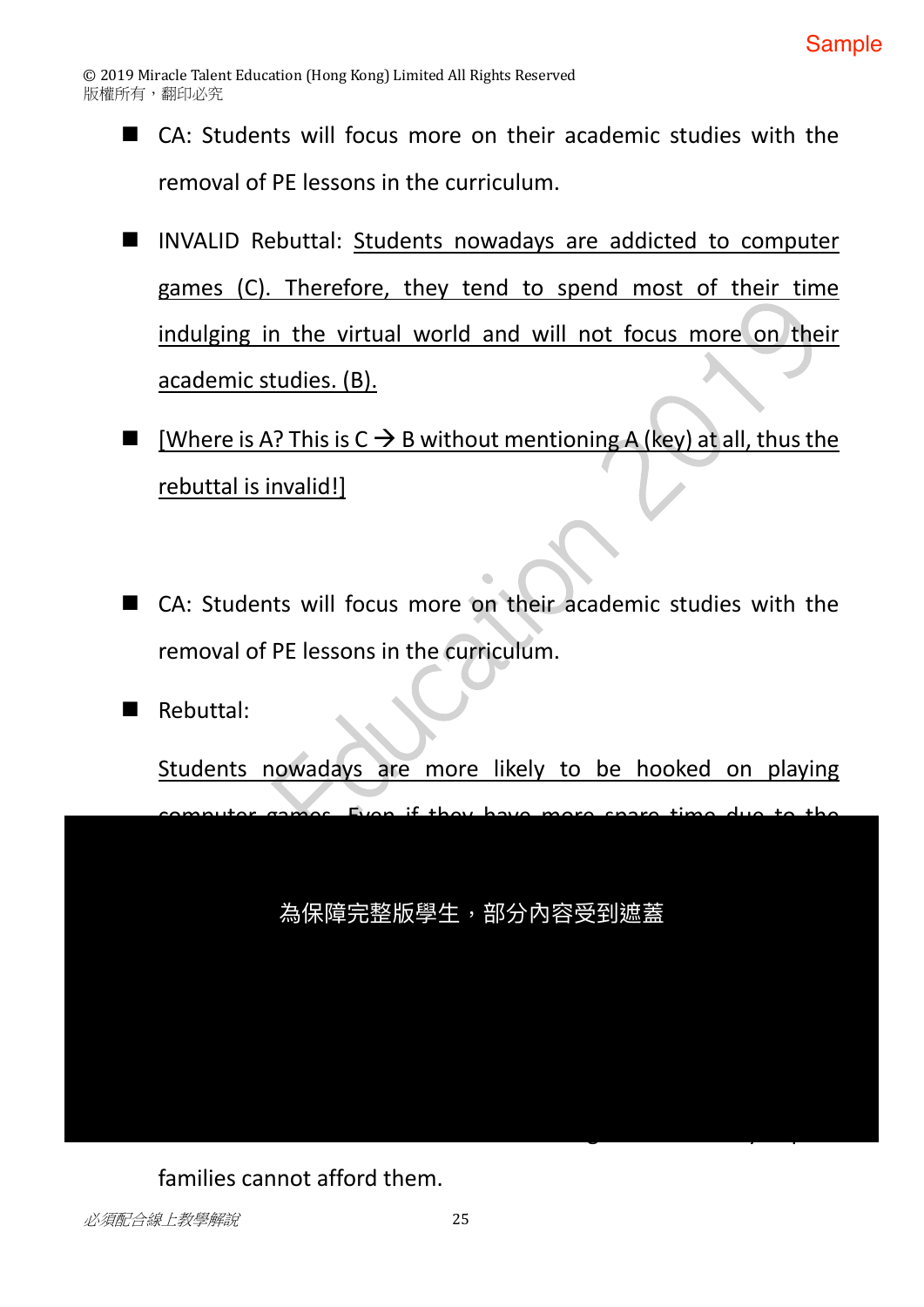$\blacksquare$  Rebuttal:



■ CA: Some parents claimed that learning through drama could adversely affect students' academic performance for they associate the fun drama orders with distraction.

 $\mathbf{F}$  learning could in fact be positively related to learning effects of the positively related to learning effects. 為保障完整版學生,部分內容受到遮蓋

saying that fun learning is averse to students' learning.

#### l **Isolated case**

- CA: Teenagers can strike a balance between their studies and parttime jobs and achieve brilliance in both fields. They are not contradictory to each other.
- Rebuttal: Admittedly, some capable students equipped with extraordinary time management skills may perform well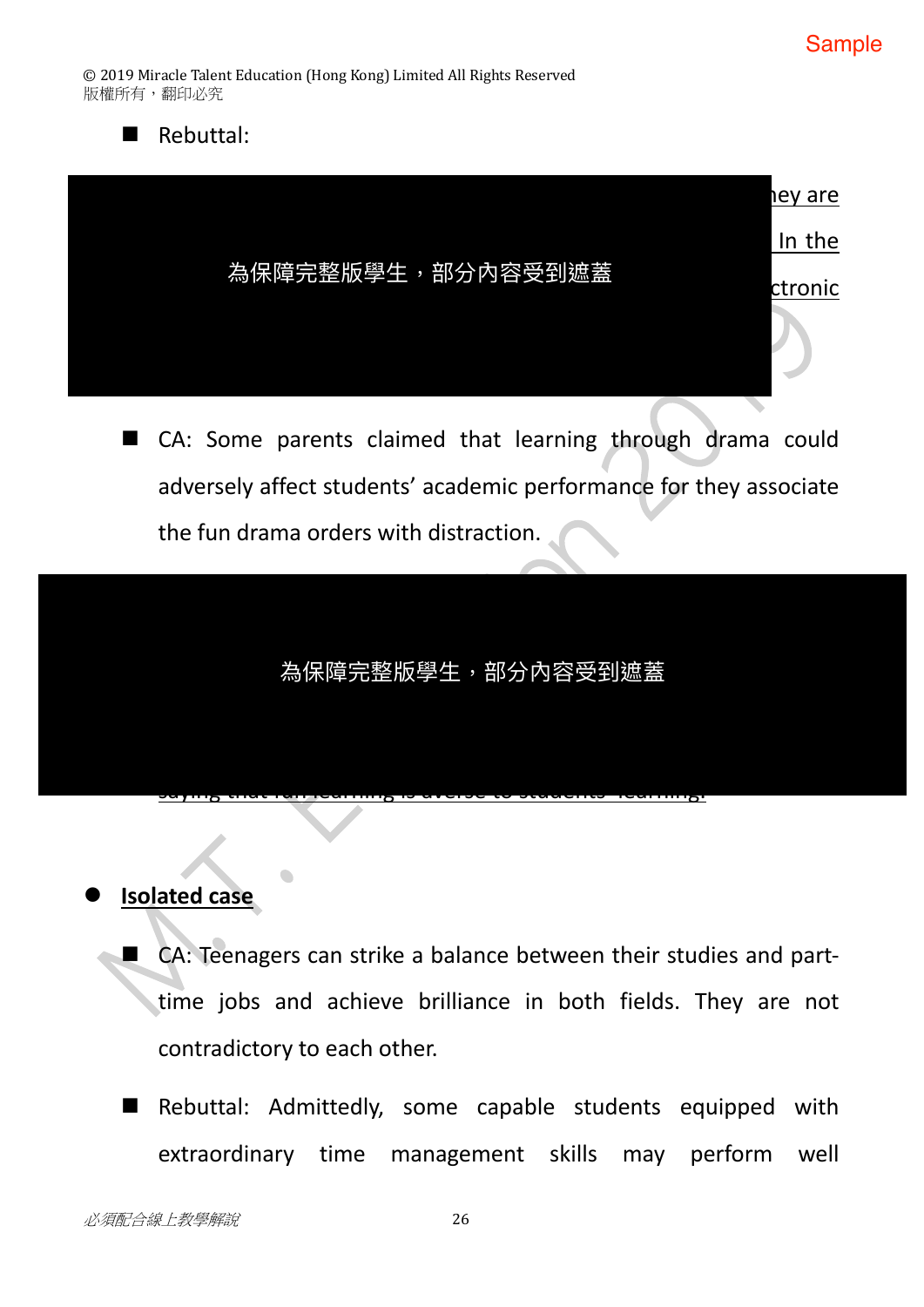academically even when they need to work on a part-time basis, but they are only a small minority. Teenagers who are still in their developmental stage usually find it insurmountably difficult to strike a balance between the two and will fail in either field in the long term.

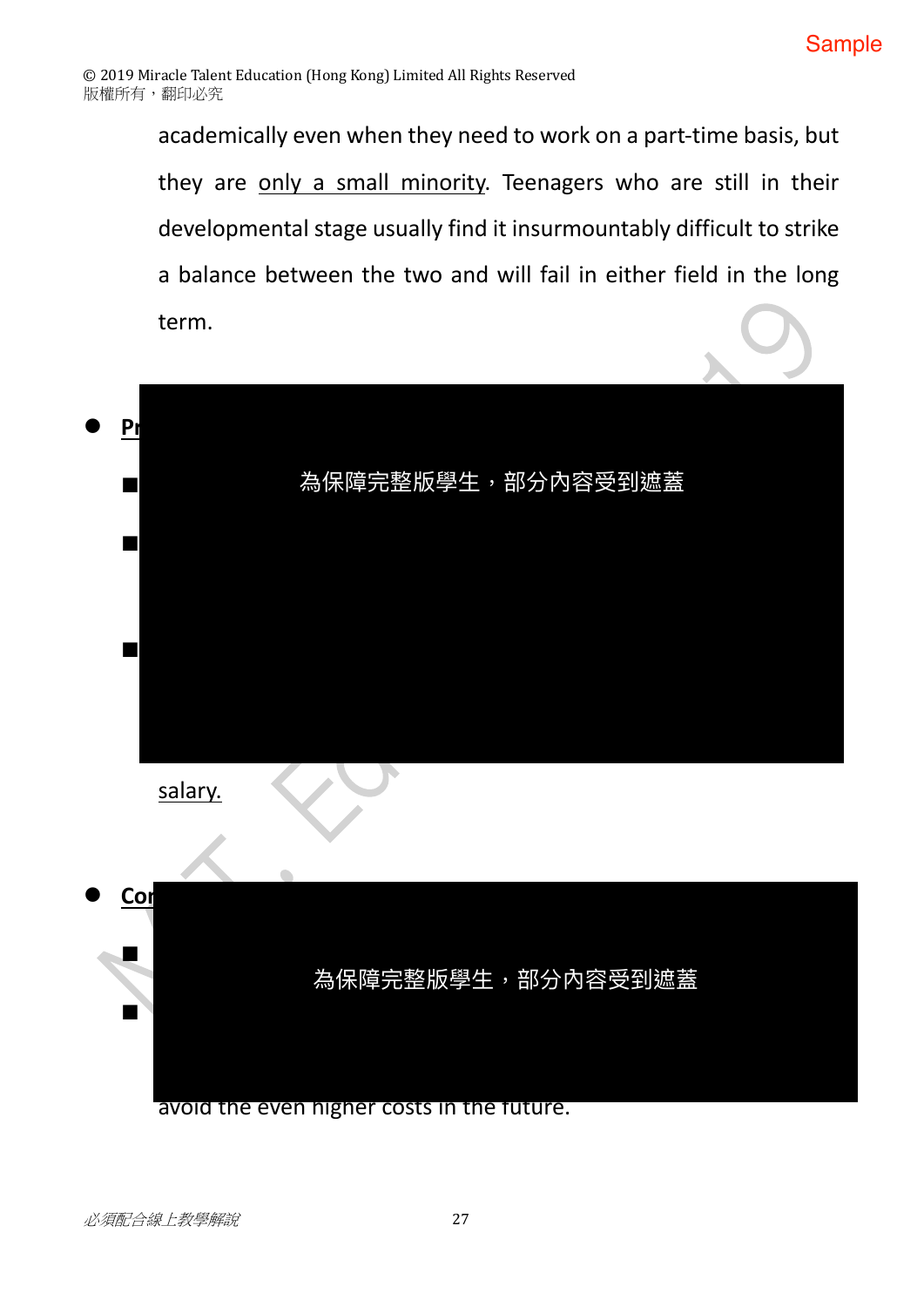

#### l **Availability of alternatives**

- $\blacksquare$  CA: Opponents may claim that hiring more social workers will place a heavy burden on the schools. The school is now facing a lack of funds.
- Rebuttal:

Alternatives are always available. The government will always assist schools with initiatives that are beneficial to students' development. We can also ask for help from our generous alumni. The financial strain can be alleviated by readily available alternatives.

為保障完整版學生,部分內容受到遮蓋

l **Remedy**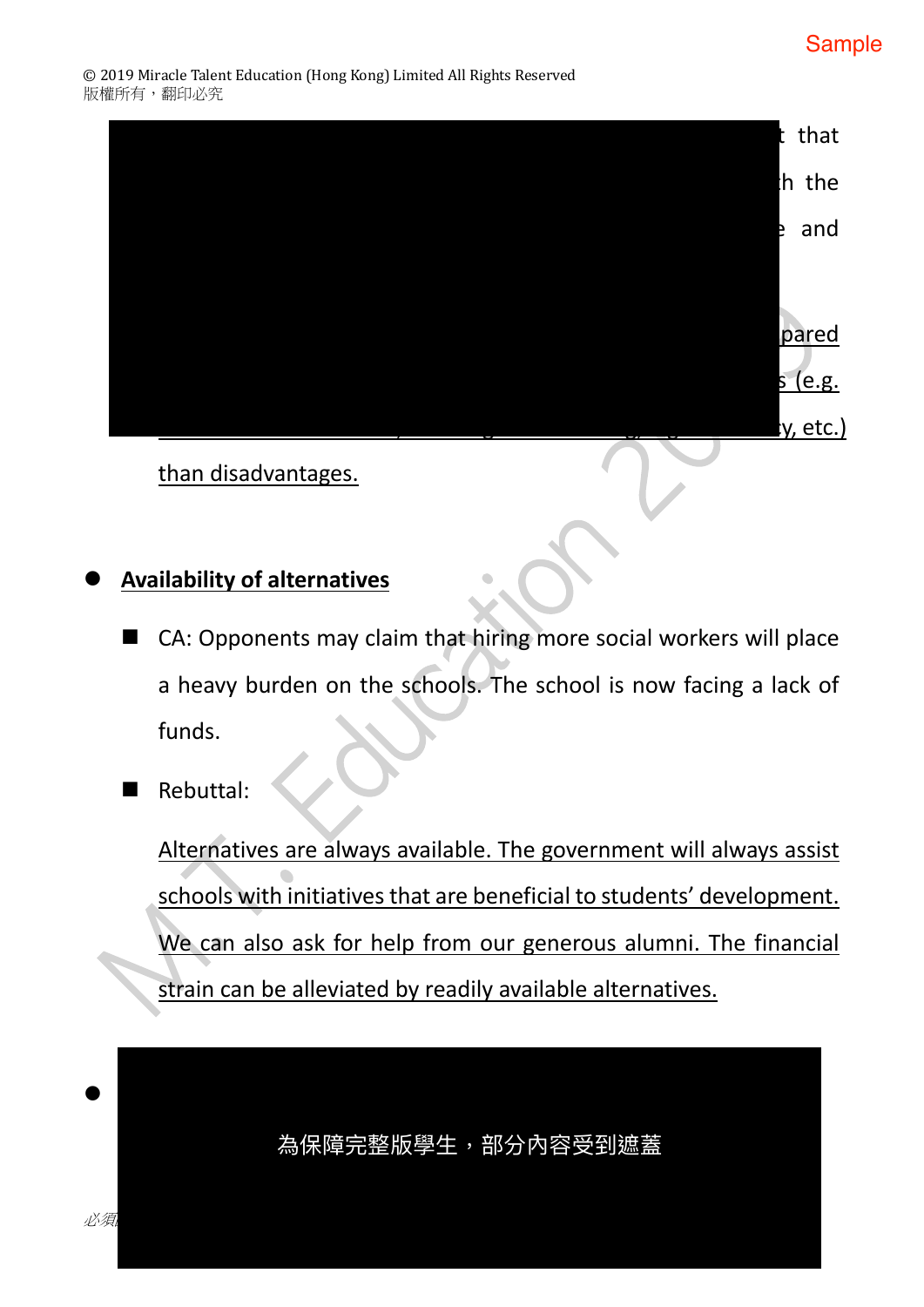- CA: Cheerleading will lead to chaos. Therefore, it should be forbidden from sports day.
- Rebuttal: Yes, as students are mentally immature, cheerleading without guidance may lead to chaos. However, with proper teacher guidance and constant monitoring on the day, it is unlikely that cheerleading will turn into chaos.





nowadays should be attributed to such a way of teaching students.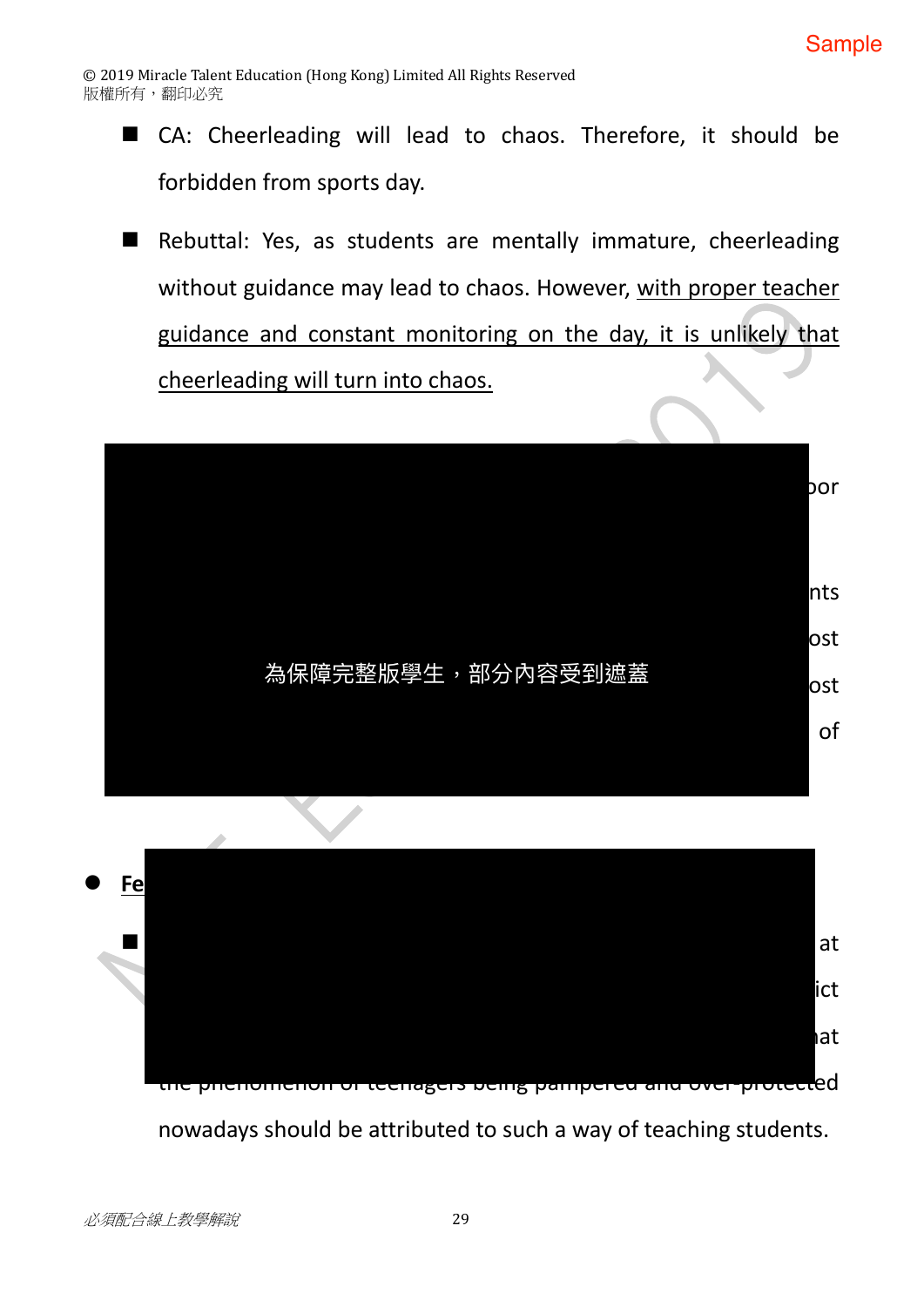

#### l **Mutual exclusiveness**

- CA: Students should not attend tutorial classes because studying hard can also help you achieve good results. It is unnecessary to attend extra classes on top of the curriculum.
- Rebuttal: Attending tutorial classes and studying hard are not mutually exclusive. Yes, studying hard alone may lead to satisfactory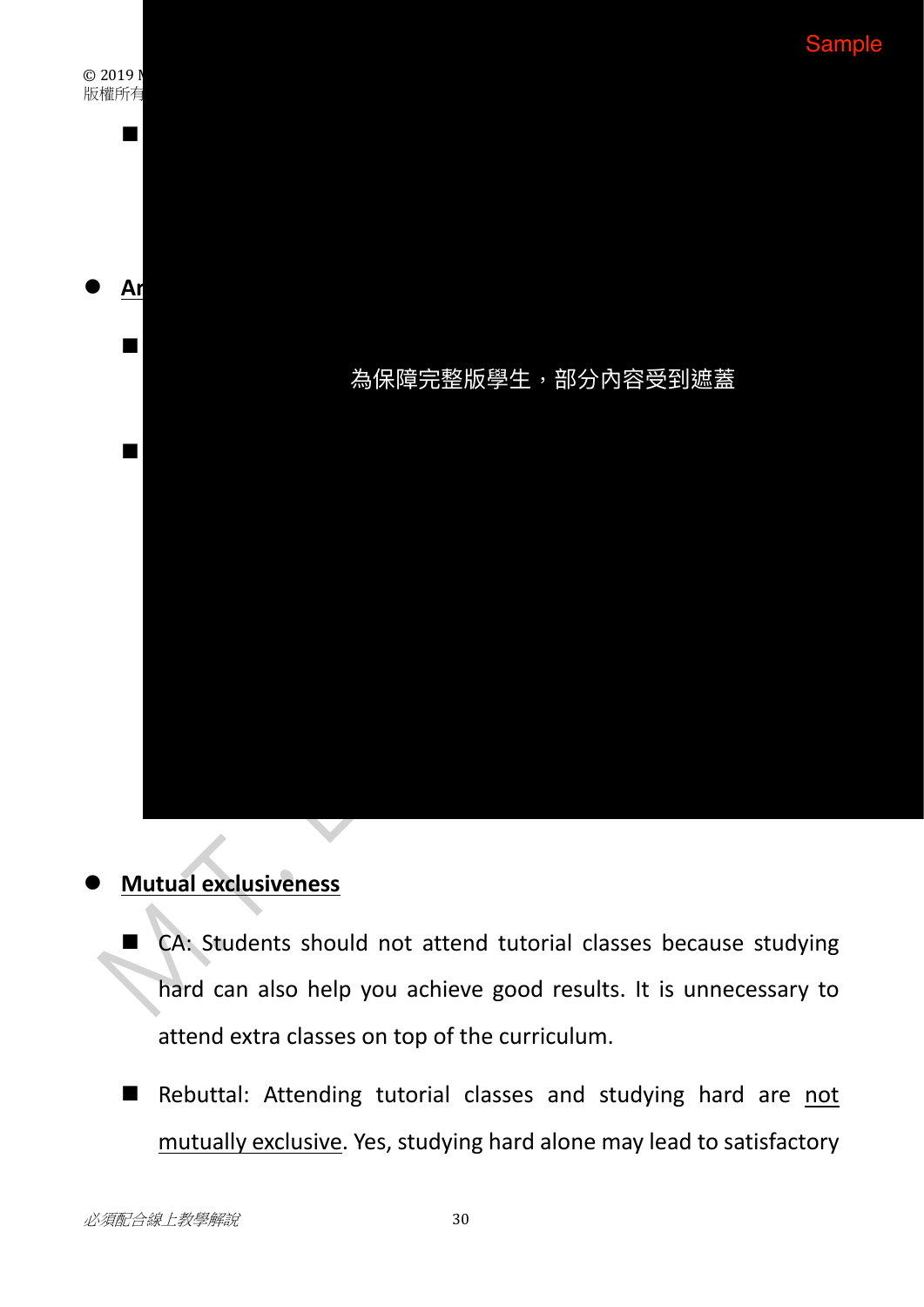results, but learning examination skills in tutorial classes may help expedite the process and help students grasps the key concepts more effectively. Striking a balance between the two will help students get the best of the two worlds.



■ CA: Advocates of cancelling PE lessons assert that students will focus

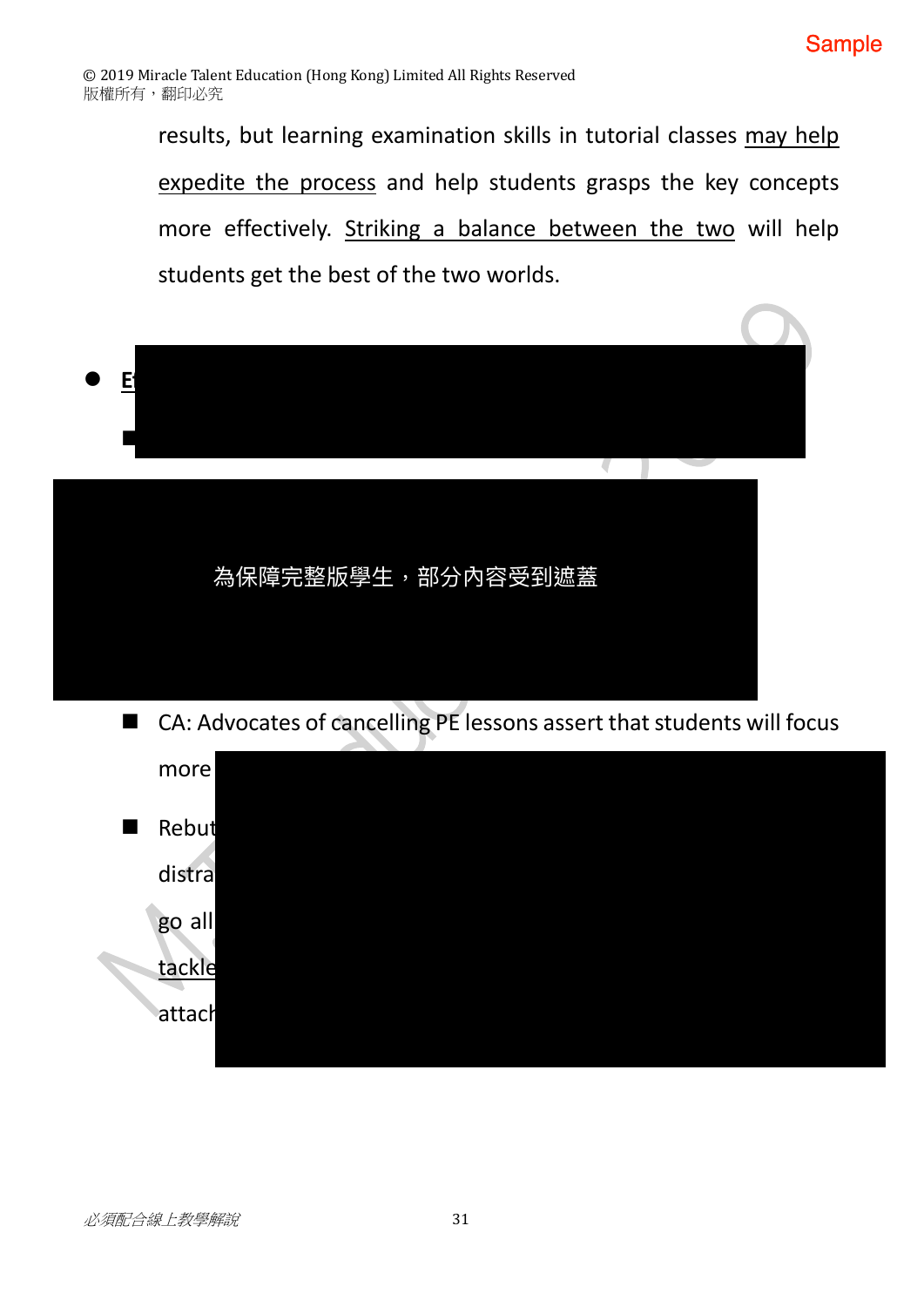### **3.3 Further examples illustrating rebuttal skills**

### l **From 2015 DSE Writing Part A My Own Script**

In view of the alarming situation, some people suggest that a 9:00 am start to the school day will solve the problem. However, I do hold some reservations towards this view, given the fact that it does not tackle the root [Effectiveness] of the problem. Apparently, students will have one more hour to sleep – which is idealistic but unrealistic [Feasibility]. Owing to the fact that students attach inordinate importance to academic results, rather than to sleep for one more hour due to the late start of school, they will do homework or revision instead. Another possible situation is that students will use the extra time on their favorite video games. At the end of the day, the crux of the matter hinges on [Causal relationship] how students utilize their time, but not how much time they have. Stating school late will further aggravate the problem, as students will return home later, creating a vicious cycle. A better alternative [Availability of alternatives] is to reduce the amount of homework and convey the message to students that sufficient rest prevails over revising until midnight. Given that teenagers have little self-restraint, time management skills should also be cultivated to ameliorate the habit of procrastination. In a sense that the crux of the matter does not depend on the amount of time, a 9:00 am start will not tackle the root problem, but will exacerbate the problem instead. A A C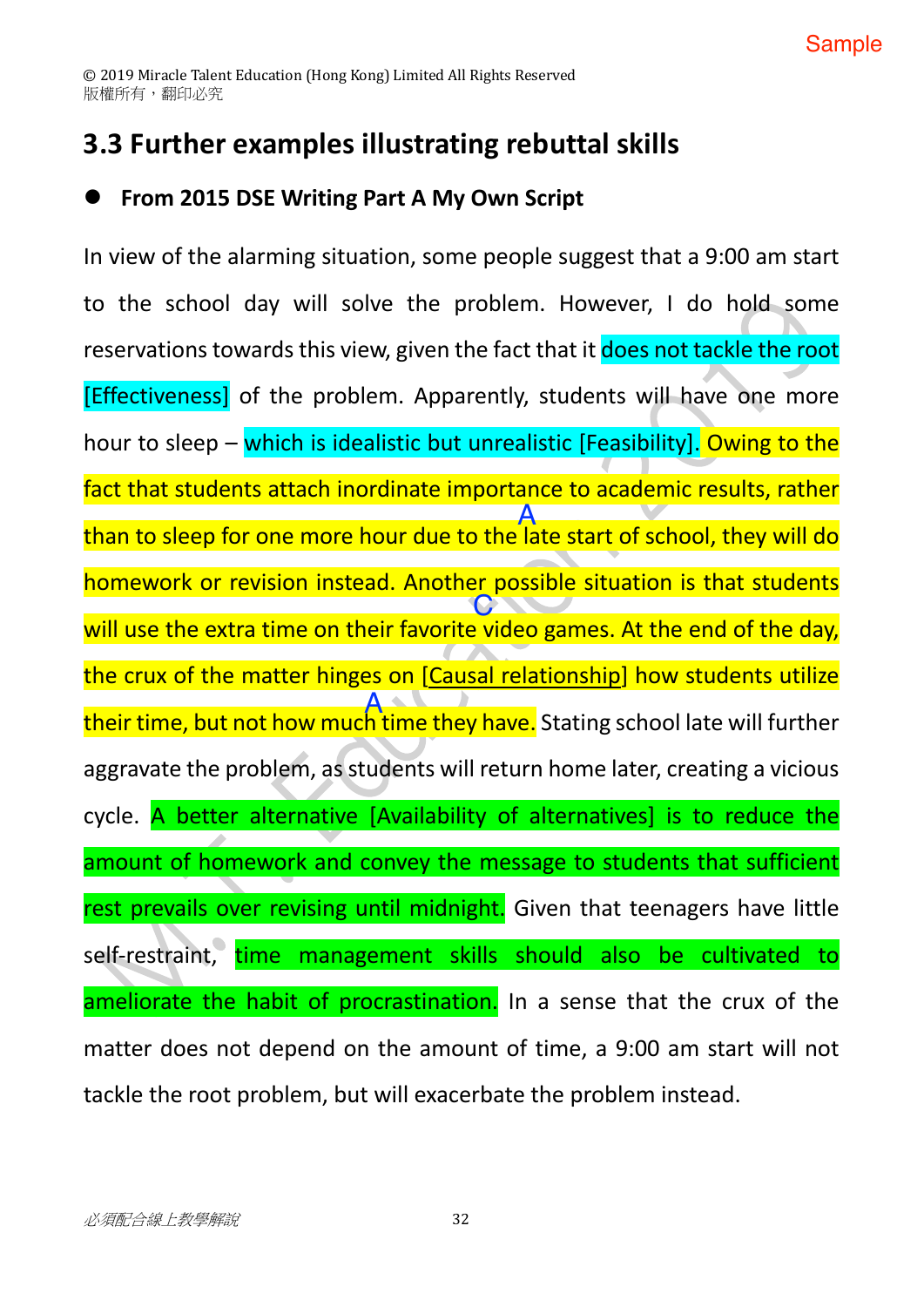# 4. Sample Essays and Vocabulary Analysis

# 4.1 2015 DSE Writing Script [Part A] (Typed Version) (40/42)

A recent article in the Young Post suggested that an 8:00 am start to the school day makes students feel tired and sleepy. Write to the editor of the Young Post expressing your views on the following:

- why students feel tired

- whether or not a 9:00 am start will solve the problem

Dear Editor,

Have you ever seen students with weary faces on the streets in the morning? Given that school starts at 8:00 am, it is an omnipresent phenomenon that students wake up very early in the morning  $-$  probably 6:00 am or 6:30 am - which makes them feel exhausted. As a Secondary Six student of Hong Kong College, I am writing this letter to elaborate on the reasons why students feel fatigued (疲倦) and to justify why a 9:00 am start will not solve the problem.

作文點樣可以用多 D 靚生字? 可以用以下方法查同義詞:

- Word→ 按右鍵已經會有"Svnonyms"  $1)$
- $2)$

必須配合線 上教學解說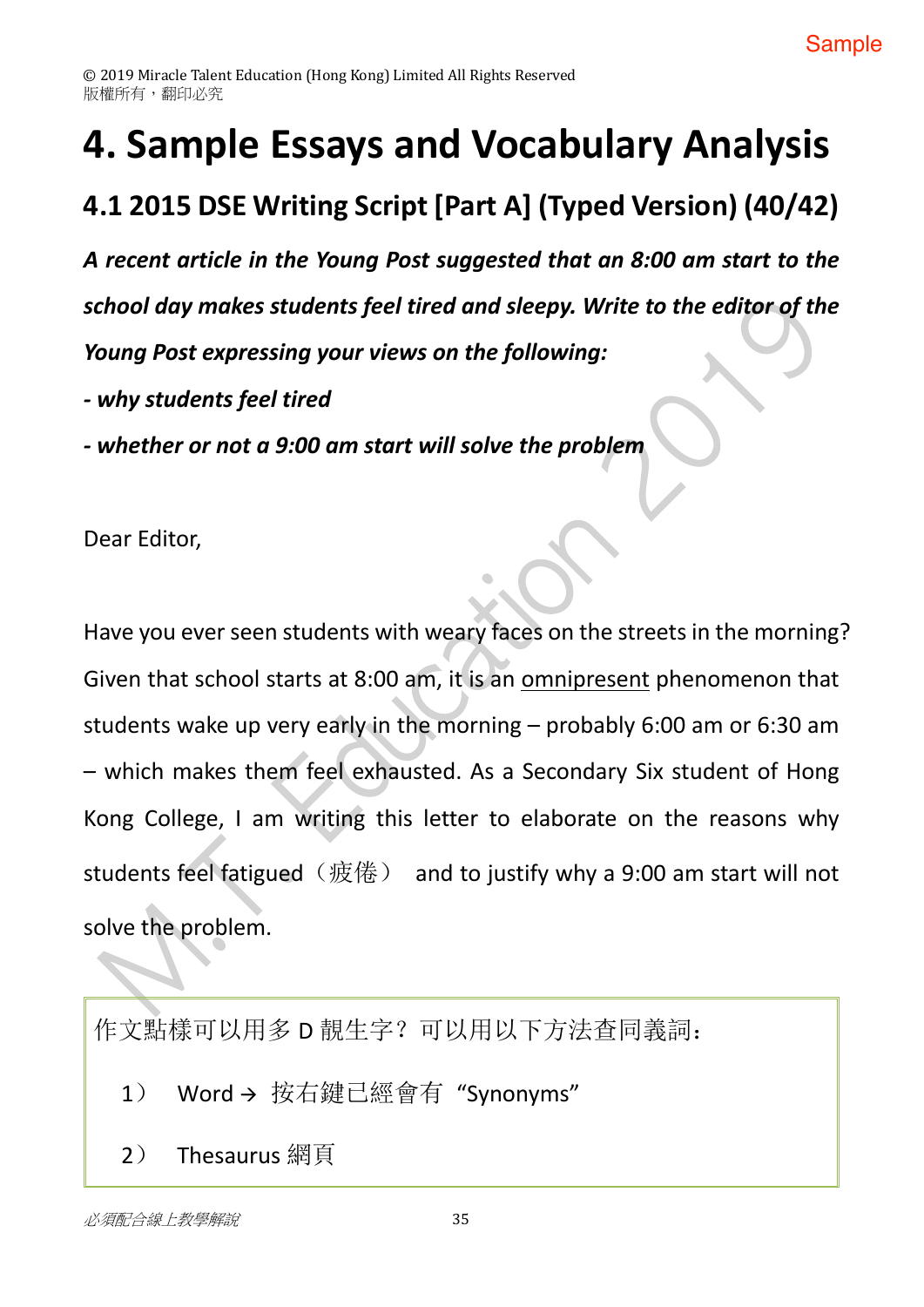但係! 要超級小心, 最好每個字都杳下, 尤其是係注意例句, 因爲好 多時同義詞用法同意思有少少唔同(跟嘅 preposition 可能唔同, 或者 某個字如果用於其他字句可能會顯得奇怪)。

以下提供比大家嘅字係用 Word Synonym/ Thesaurus 查, 但已經篩選 過同埋比左例句大家參考。同學如果想增加詞匯量其實以後作文都可 以一邊查 Thesaurus 一邊作, 最緊要唔確定時要睇多 D 例句, 甚至作 文比學校老師改就最萬無一失。

Omnipresent: 普遍的/無處不在的

可替代詞語: Popular/ Common/ Widespread/ Prevalent/ Pervasive/

Ubiquitous (無處不在的)

e.g. It is prevalent for students to self-learn using electronic resources. 學 生使用雷子教材學習是十分普遍的。

e.g. What a pervasive phenomenon that people in Hong Kong are living in small flats! 香港人居住在小房子是十分普遍的現象。

Of all the reasons why students feel tried, none are as significant as the fact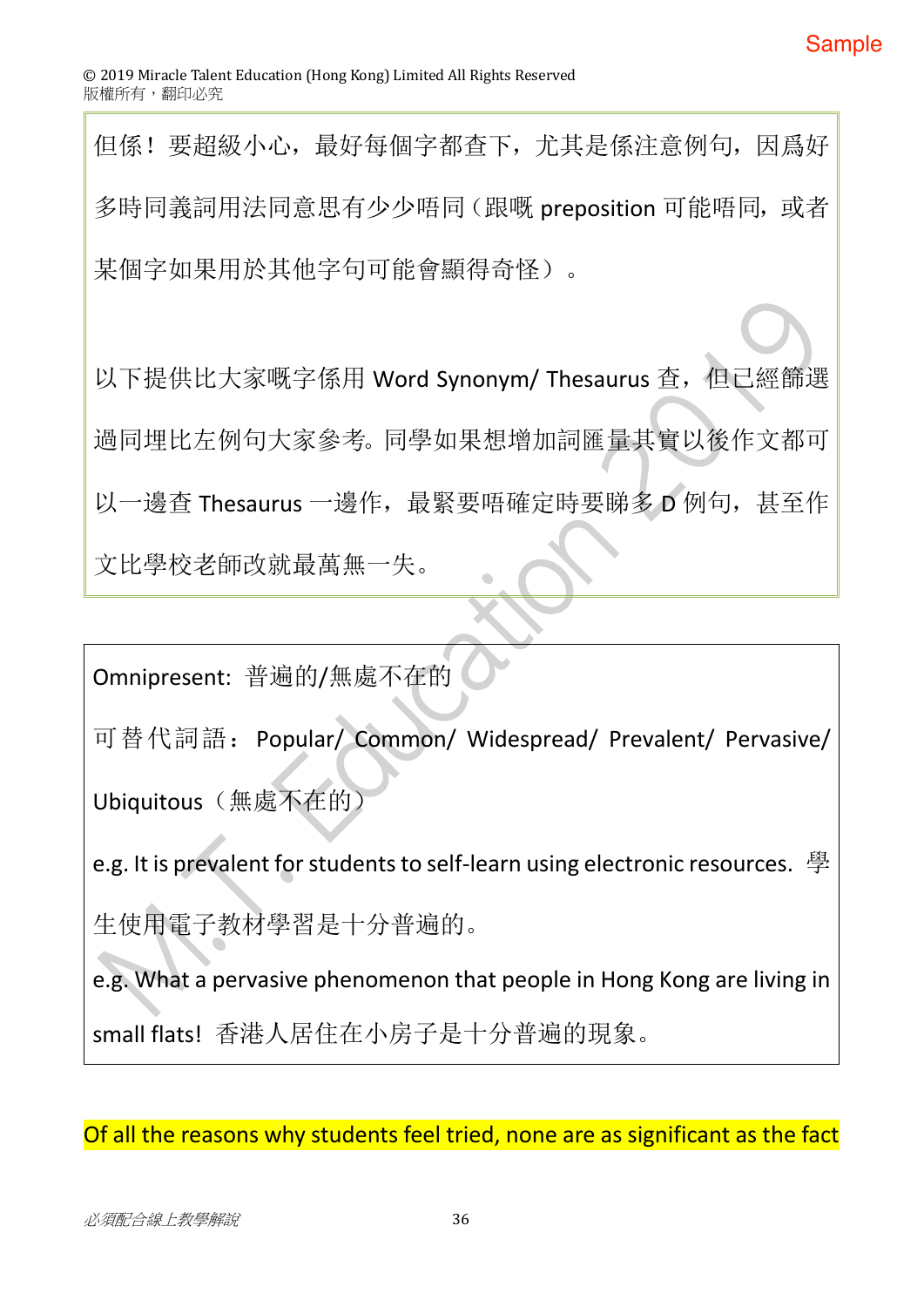#### **Sample**

| th:<br>dgets.                                                                   |
|---------------------------------------------------------------------------------|
| Giv<br>esults                                                                   |
| their<br>are                                                                    |
| esunts cannot nve up to the expectations or parents and<br><b>exammat</b>       |
| teachers. In a bid to pass exams with flying colors, students attend tutorial   |
| centers which use flamboyant marketing campaigns and examination                |
| techniques as the selling points. Afterwards, not only do they have to          |
| complete the numerous stacks of homework, but they also need to revise          |
| till midnight in order to achieve outstanding results. Worse still, addicted to |
| electronic gadgets [Reason], students rather glue their eyes to smartphones     |
| and computer screens for relaxation than go to bed, which further exploits      |
| their time for deep rest [Impact]. The bad news is: they have to wake up        |
| early in the morning! Without a doubt, students feel exhausted due to a lack    |
| of sleeping. [Small Conclusion]                                                 |

### Flamboyant: 浮誇的

可替代詞語: Flashy/ Ostentatious/ Showy (炫耀的) / Exaggerating (誇  $\blacksquare$ 張的

In view of the alarming situation, some people suggest that a 9:00 am start to the school day will solve the problem. However, I do hold some reservations towards this view, given the fact that it does not tackle the root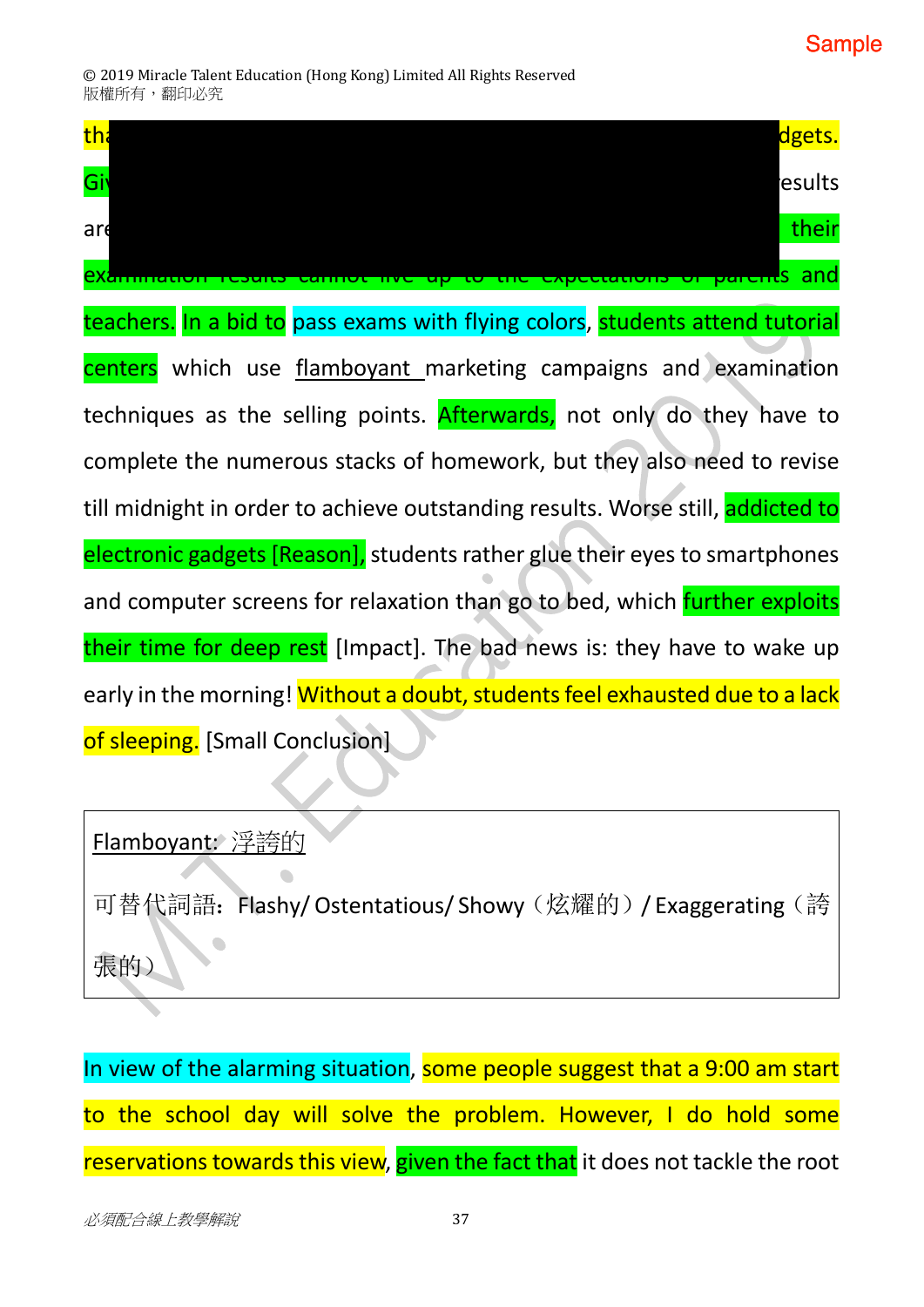#### **Sample**

© 2019 Miracle Talent Education (Hong Kong) Limited All Rights Reserved 版權所有,翻印必究



### Ameliorate: 改善/減輕

可替代詞語: Improve/ alleviate/ lessen

\* 注意! Alleviate/ Ameliorate 都係及物動詞 —— 咩意思? 即係後面